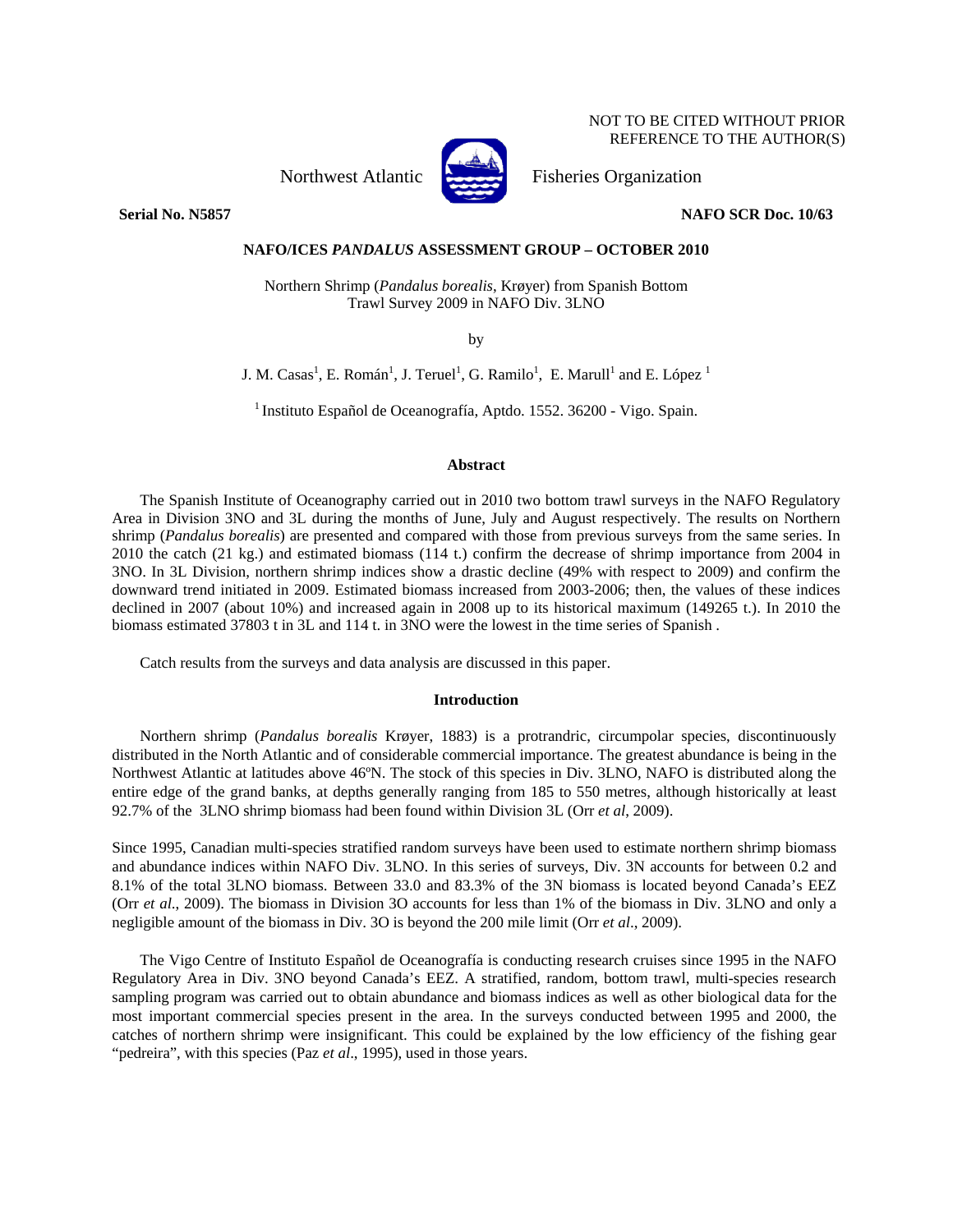Since 2001, the survey was carried out on board R/V "*Vizconde de Eza*" using a Campelen 1800 net (*Walsh et al., 2001*). Despite the improvements incorporated with the new vessel and the use of a Campelen 1800 net, which is highly efficient for this species (*Vazquez, 2002*), total catches in 2001 were poor, i.e., 29 kg.

In the following years a significant increase of the catches of northern shrimp was noted in 3NO Division where catches were higher than 300 kg. Since 2007 the catches decreased at levels next to 2001 year.

Also, since 2003 a new research survey was conducted in Division 3L as an extension of the survey carried out in 3NO (Román *et al.*, 2008). The estimated biomass in 3L Division always was very superior to that estimated in 3NO. Since 2008 year the catches have declined to levels next to the lowest in the historical series.

This work presents data on the geographical distribution in the NAFO Regulatory Area (Div. 3LNO), on biomass, length frequencies, age structure and length-weight relationship of catches of northern shrimp on Spanish bottom trawl surveys 2010.

### **Materials and Methods**

The 2010 Spanish bottom trawl surveys were carried out from the  $30<sup>th</sup>$  of May to  $18<sup>th</sup>$  of June in 3NO and from  $25<sup>th</sup>$  of July to  $14<sup>th</sup>$  of August in 3L, following set guidelines previously established for the series of I.E.O. research surveys (Walsh *et al.*, 2001). These surveys took place in Div. 3NO and 3L, with a total of 95 and 97 valid hauls respectively ranging depths between 40 and 1450 m approximately. Due to operational difficulties it was not possible to survey all of the strata within NAFO Div. 3NO during spring 2010, the strata 764, 753, 763 and 767 were not surveyed.

Shrimp samples of approximately 1.5 kg were taken to determine length frequencies in hauls where the amount and good condition of the specimens caught permitted to sample them. Males and females were separated with reference to the endopod of the first pleopod (Rasmussen, 1953). Following this criterion, individuals that were in the middle of a sex change were considered as females. The females were differentiated into mature and immature, following the sternal spines criteria (McCray, 1971). Ovigerous females were considered as an independent group not included within the mature females.

Individuals were measured onboard by noting the distance from the base of the eye to the posterior mid dorsal point of the carapace -CL- (Shumway *et al*., 1985). Such measurements were made to the lower half millimetre using electronic callipers.

Furthermore, in 2010 survey some samples were frozen onboard to determine the length-weight relationship in the laboratory. 825 and 4605 individuals were selected in 3NO and 3L Divisions respectively, dried and weighed with a precision of 0.01g to calculate the length-weight relationship in each Division.

#### **Results and Discussion**

The Table 1 shows the catches, biomass and standard errors estimated by swept area method of northern shrimp from the multi-species surveys, carried out by IEO Vigo from 1995-2010 in the NAFO Div. 3NO and from 2003-2010 in Division 3L. In the summer of 2005 the research survey could not be carried out in Division 3L. From the year 2002 an abrupt increase with respect to earlier years occurred in 3NO Division, both in terms of catch and biomass (Diaz *et al*., 2002). These initial data were considered with caution due to the fact that, until 2001, the "Pedreira" gear used as a sampler (Paz *et al*., 1995) was not efficient for catching shrimp. However, although in 2001, the gear "type Pedreira" was changed for a new type "Campelen 1800" (Walsh *et al*., 2001) with high efficiency for catching this species (Vazquez, 2002), the catches and biomass estimated stayed at low levels.

After 2002 year, the increase in northern shrimp catch in 3NO was confirmed, in terms of the period 1995-2001 although in the last four years both the catches and estimated biomasses of shrimp have decreased markedly to levels of biomass in 2010 around 114 t. (Figure 1).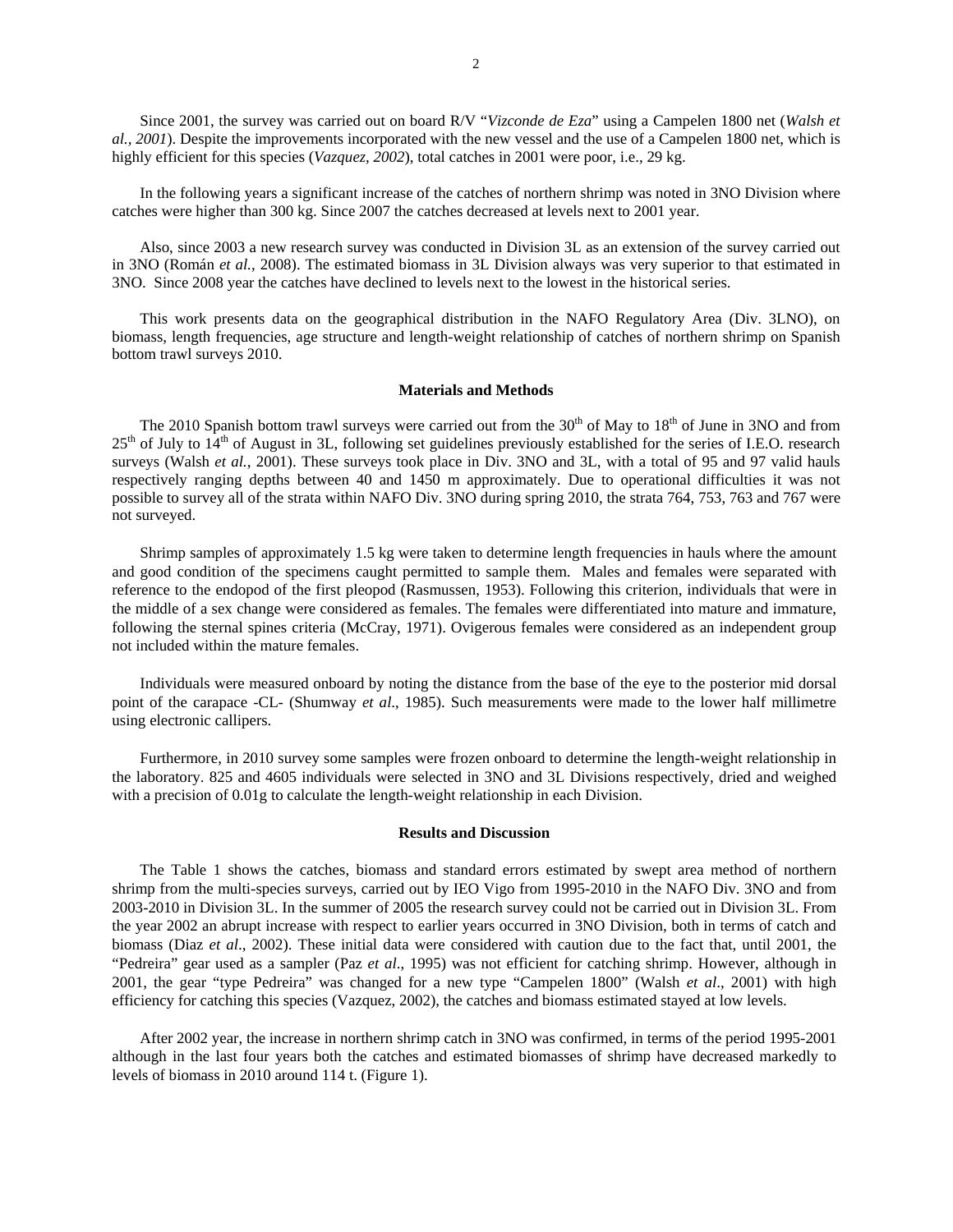Unlike 3NO, the estimated biomass in Division 3L since the beginning of the new survey in 2003 showed a general upward trend from 63647 t. in 2003 to 149265 t. in 2008. This trend changed in 2009 with the strong decline of the biomass estimated (74091 t., about 50% with respect to 2008) and in 2010 the decrease is confirmed (37803 t., about 49% with respect to 2009).

The distribution of northern shrimp catches in the Spanish trawl survey 2010 is shown in Figure 2. As in previous years the main catches were located at medium depths from 100 to 200 fathoms (179-386 m.) in Div. 3L. In 3NO Division the catches were residuals.

Tables 2 and 3 show the shrimp biomass by depth strata from 1995 to 2010 surveys in Divisions 3NO and from 2003 to 2010 in 3L. Although it is considered that the shrimp in Div. 3LNO is distributed along the entire edge of the grand banks, at depths generally ranging from 100 to 300 fathoms (180-550 m.), the depth of the bulk of biomass present differences in 3L and 3NO Divisions. While in 3L Division practically the total of the biomass (>95%) was produced all years in depths lower than 200 ft., in 3NO the percentage of the estimated biomass in depths lower than 200 ft. varied along the years, showing a deeper distribution in 2004 and 2005 where the percentage of the shrimp catches in depths bigger than 200 ft. was around 74 and 66 % respectively.

The length distribution by sex estimated in the 3NO and 3L are presented in table 4 and figure 3. Tthe range of length distributions in 3L Division was wider than in 3NO Division where both smallest and largest were not presents. The main modes in both sexes, around 17 and 20 mm. for males and 22.5 mm. for females did not show important differences in the two Divisions. In 2010 sex ratio was different in both Divisions, showing a higher percentage of males (75%) in 3L Division.

The MIX modal size analysis programme was used with the length distribution by sex estimated in 3L Divisions (Table 5). From the cited analysis the males presented three modes at 14.06, 16.98 and 20.06 mm. corresponding with ages 2, 3 and 4 respectively. The sex change occurs at ages 3 and 4. The females showed several modes at 17.95, 22.09, 24.62 and 26.06 mm (ages 3, 4, 5 and 6 respectively).

The MIX analysis with length distributions from 3NO showed a similar pattern for males with mode at 12.81, 16.15 and 20.14 mm. However for female's length distribution the identified modes were well different showing uncertainty in the MIX analysis.

The Table 6 shows the length-weight relationship estimated in 2010 surveys by sex and maturity stage as well the parameters of the relationship, number of specimens sampled and determination coefficient  $R^2$ .

#### **References**

- Díaz, P., T. Patrocinio, and X. Paz. 2002. Increased Catches of Northern Shrimp (*Pandalus borealis*, Krøyer) in a 2002 Spanish Bottom Trawl Survey in NAFO Division 3N. *NAFO SCR Doc*., No. 143. Serial No.N4772, 11p.
- McCRay, J.A. 1971. Sternal spines as a characteristic for differentiating between females of some Pandalidae. *J. Fish. Res. Bd. Can.*, **28**: 98-100.
- Orr, D. C., P. Veitch, and D. Sullivan. 2009. The 2009 assessment of the Northern Shrimp (*Pandalus borealis*, Kroyer) resource in NAFO Divisions 3LNO. *NAFO SCR Doc., No.* 59. Serial No. N5720, 67 p.
- Paz, X., J. Martínez, and E. De Cárdenas. 1995. Preliminary results from the 95 Spanish bottom trawl survey in the NAFO Regulatory Area for Divisions 3NO. *NAFO SCR Doc*., No. 55. Serial No. N2568, 10 p.
- Rasmussen, B. 1953. On the geographical variation in growth and sexual development of the Deep Sea Prawn (*Pandalus borealis*, Kr.) . *Norweg. Fish. And Mar. invest. Rep*., **10** (3):1-160.
- Román, E., C. González-Iglesias, Á. Armesto, and D. González-Troncoso. 2008. Results for the Spanish Survey in the NAFO Regulatory Area of Division 3L for the period 2003-2007. *NAFO SCR Doc*., No. 20. Serial No. N5514, 25p.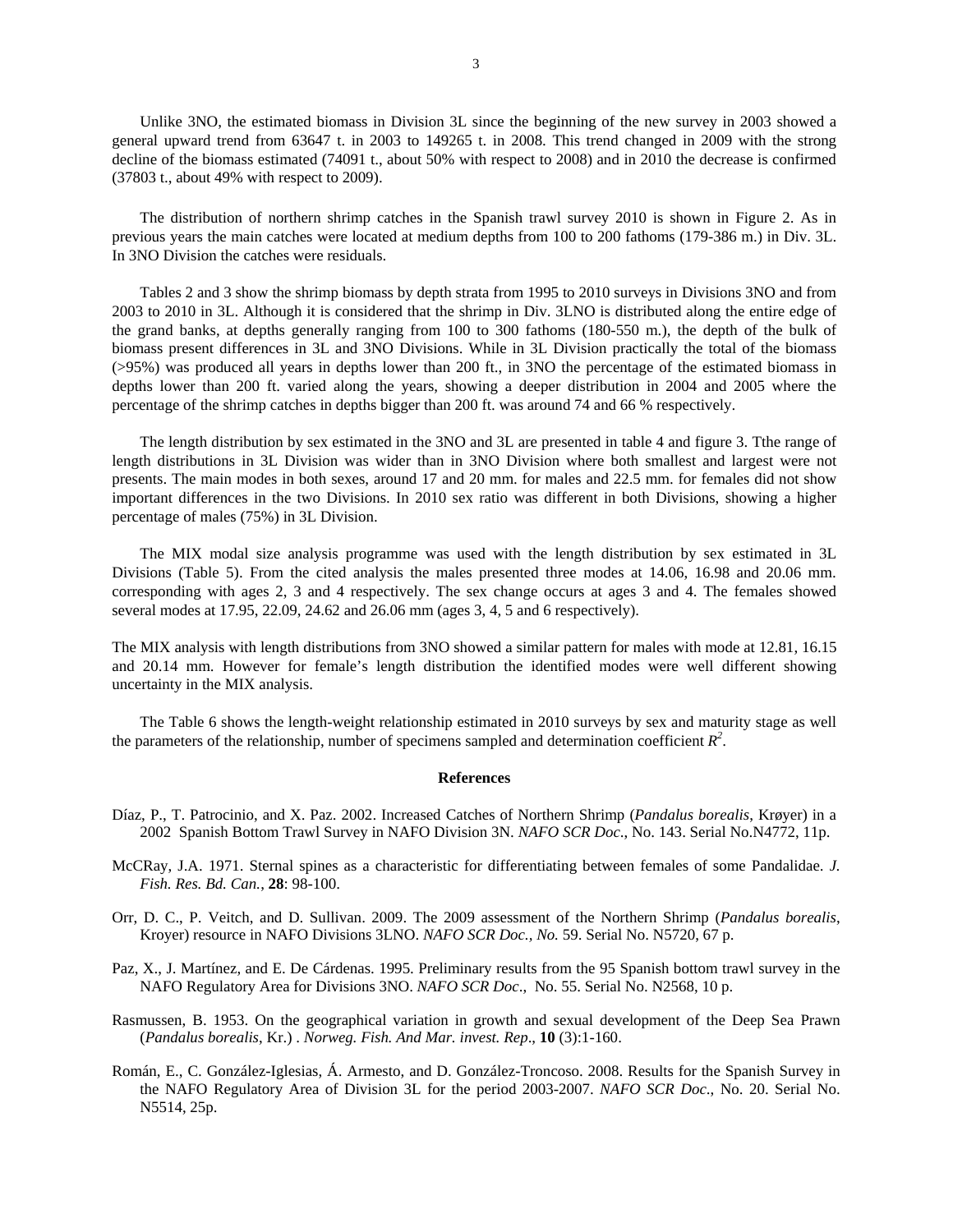- Shumway, S.E., H. C. Perkins, D. F. Schick, and A. P. Stikney. 1985. Synopsis of biological data on the Pink Shrimp (*Pandalus borealis*, Krøyer,1838). *NOAA Techn. Rep.* NMFS **30**, 57 p.
- Vázquez, A. 2002. Catchability comparison between Lofoten and Campelen gears. *NAFO SCR. Doc.,* No.74. Serial No. N4688, 7p.
- Walsh, S. J., X. Paz, and P. Durán. 2001. A preliminary investigation of the efficiency of Canadian and Spanish survey bottom trawls on the southern Grand Bank. *NAFO SCR. Doc*., No. 74. Serial No. N4453, 18 p.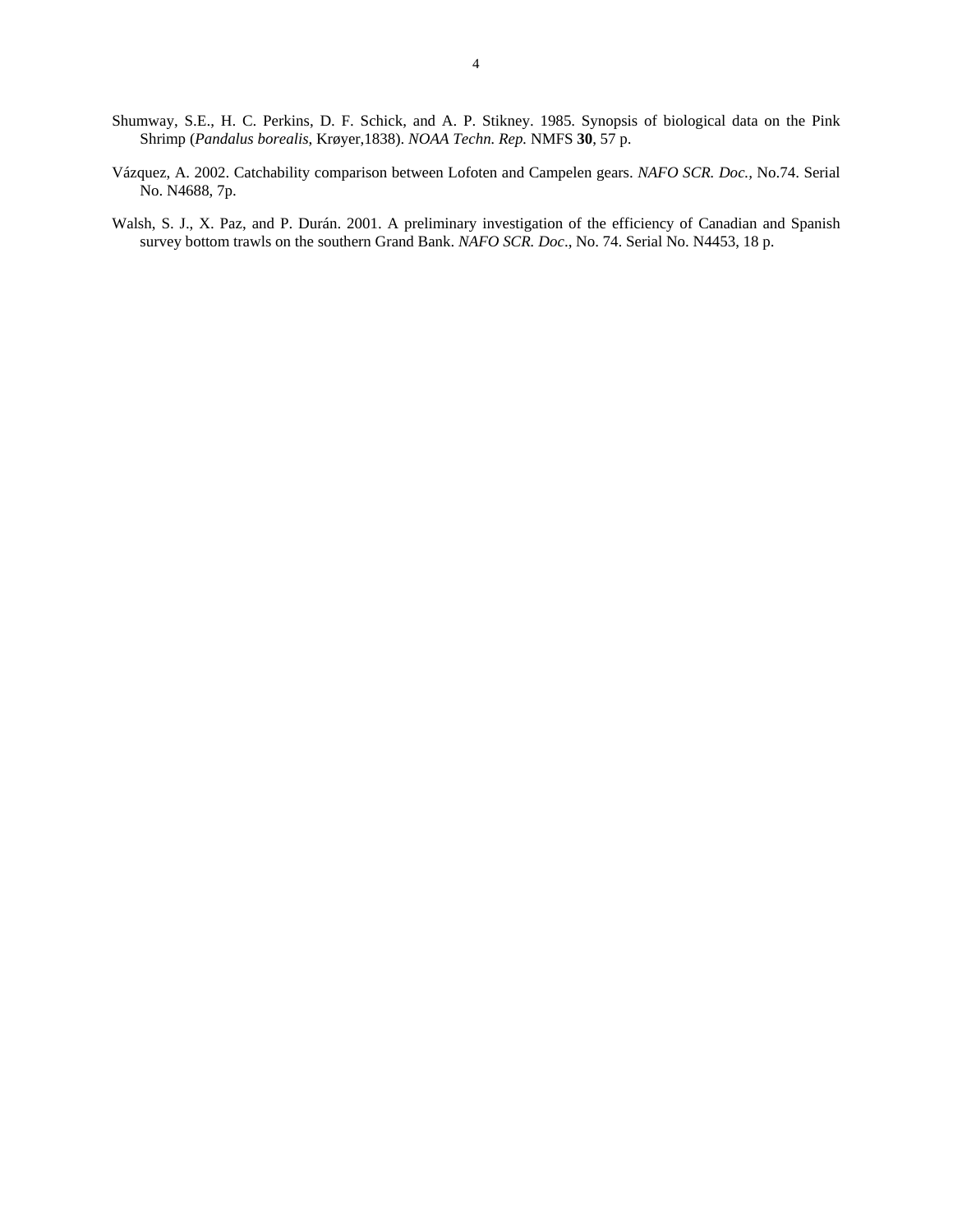|                   |                | 3NO       |                  |
|-------------------|----------------|-----------|------------------|
| Year              | <b>Biomass</b> | Catch     |                  |
|                   | tons           | Std. err. | (kg.)            |
| 1995 <sup>1</sup> | 14             | 13        | 5                |
| 1996 <sup>1</sup> | 18             | 17        | $\overline{2}$   |
| 1997 <sup>1</sup> | 1              | 1         | $\boldsymbol{0}$ |
| 1998 <sup>1</sup> | 23             | 17        | 5                |
| 1999 <sup>1</sup> | 81             | 36        | 13               |
| 2000 <sup>1</sup> | 26             | 9         | 6                |
| $2001^2$          | 178            | 72        | 29               |
| $2002^2$          | 2043           | 814       | 408              |
| $2003^2$          | 1618           | 716       | 325              |
| $2004^2$          | 2654           | 1693      | 550              |
| $2005^2$          | 1627           | 590       | 368              |
| $2006^2$          | 1274           | 352       | 278              |
| $2007^2$          | 401            | 285       | 71               |
| $2008^2$          | 144            | 98        | 24               |
| $2009^2$          | 139            | 111       | 33               |
| $2010^2$          | 114            | 35        | 21               |

**Table 1**.- Northern shrimp biomass estimated by swept area (t.), standard error and catches (kg.) from Spanish bottom trawl survey in NAFO Div. 3NO, 1995-2010 and 3L 2003-2010.

|                   |                | 3L           |       |
|-------------------|----------------|--------------|-------|
| Year              | <b>Biomass</b> | Catch        |       |
|                   | tons           | Std. err     | (kg.) |
| $1995^1$          |                |              |       |
| 1996 <sup>1</sup> |                |              |       |
| 1997 <sup>1</sup> |                |              |       |
| 1998 <sup>1</sup> |                |              |       |
| 1999 <sup>1</sup> |                |              |       |
| 2000 <sup>1</sup> |                |              |       |
| $2001^2$          |                |              |       |
| $2002^2$          |                |              |       |
| $2003^2$          | 63647          | 20105        | 5836  |
| $2004^2$          | 94270          | 40332        | 5093  |
| 2005              |                | Not surveyed |       |
| $2006^2$          | 125850         | 12690        | 17805 |
| $2007^2$          | 113402         | 13445        | 18098 |
| $2008^2$          | 149265         | 48489        | 23720 |
| $2009^2$          | 74091          | 37999        | 12173 |
| $2010^2$          | 37803          | 9836         | 6103  |

1 Pedreira codend 35 mm. mesh size. 2 Campelen codend 44 mm. mesh size. (inner codend 20mm)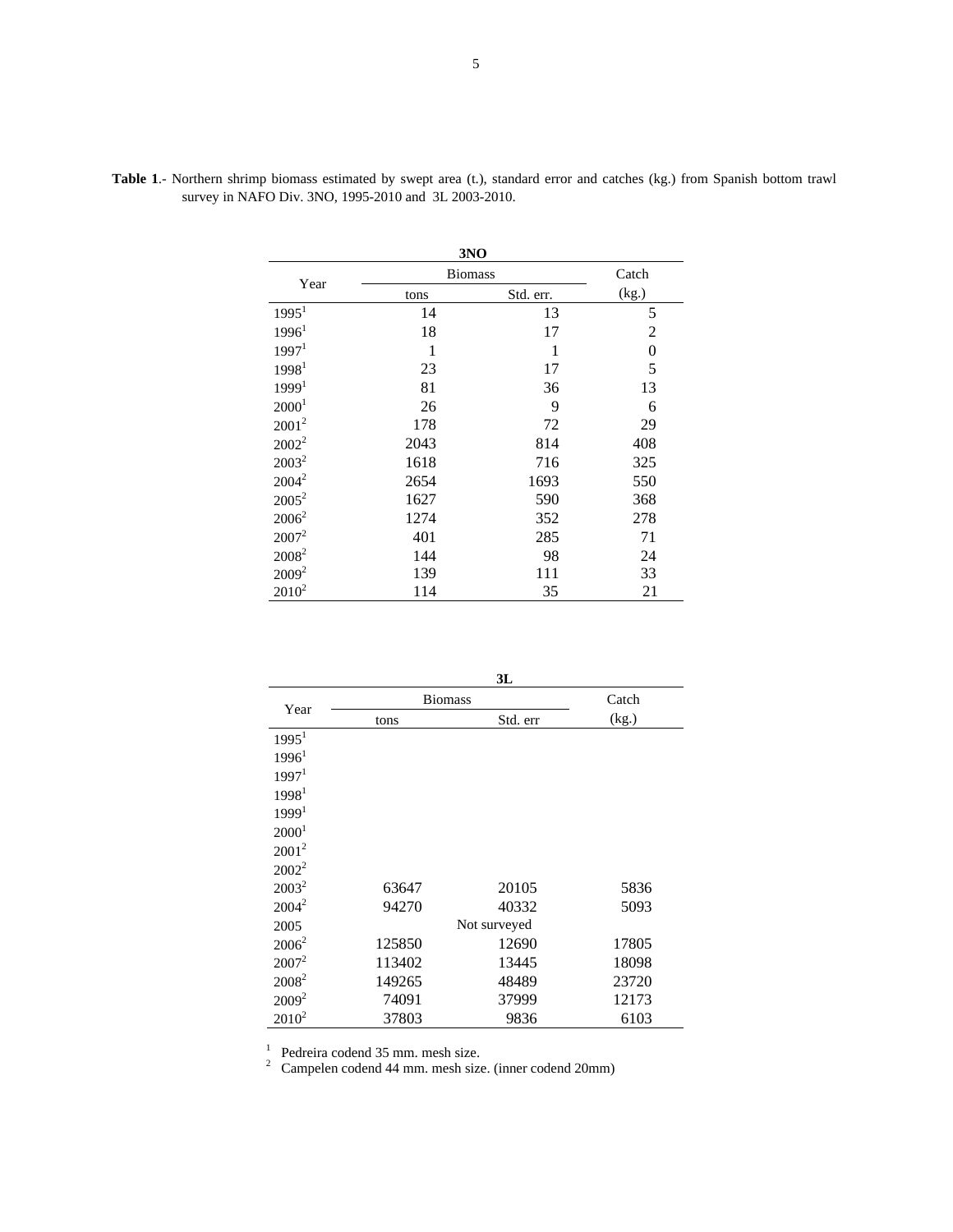| Stratum                                 | Area<br>Mn <sup>2</sup> | Depth<br>range fth. | 1995                 | 1996             | 1997                | 1998                 | 1999                 | 2000               | 2001             | 2002                 | 2003                | 2004             | 2005           | 2006                 | 2007             | 2008                   | 2009                       | 2010                     |
|-----------------------------------------|-------------------------|---------------------|----------------------|------------------|---------------------|----------------------|----------------------|--------------------|------------------|----------------------|---------------------|------------------|----------------|----------------------|------------------|------------------------|----------------------------|--------------------------|
| 375                                     | 271                     | $0 - 30$            | $\overline{0}$       | $\overline{0}$   |                     | $\boldsymbol{0}$     | $\mathbf{0}$         | $\mathbf{0}$       | 3453             | $\mathbf{0}$         | 25                  | $\overline{0}$   | $\overline{0}$ | 1989                 | $\overline{0}$   | $\mathbf{0}$           | $\mathbf{0}$               | $\mathbf{0}$             |
| 376                                     | 1334                    | $0 - 30$            | $\mathbf{0}$         | $\mathbf{0}$     |                     | $\Omega$             | $\mathbf{0}$         | $\mathbf{0}$       | 1270             | $\mathbf{0}$         | $\mathbf{0}$        | $\boldsymbol{0}$ | 341            | 4203                 | $\mathbf{0}$     | $\mathbf{0}$           | $\mathbf{0}$               | $\mathbf{0}$             |
| 353                                     | 269                     | $31 - 50$           | $\overline{0}$       | $\overline{0}$   |                     | $\Omega$             | $\Omega$             | $\overline{0}$     | 79               | $\mathbf{0}$         | 48                  | $\theta$         | $\mathbf{0}$   | $\boldsymbol{0}$     | 126              | $\mathbf{0}$           | 16                         | $\overline{0}$           |
| 360                                     | 2783                    | $31 - 50$           | $\Omega$             | $\overline{0}$   |                     |                      | $\Omega$             | $\theta$           | 26423            | 1457                 | 3470                | 24               | $\Omega$       | $\mathbf{0}$         | 445              | $\overline{0}$         | 110                        | 1317                     |
| 374                                     | 214                     | $31 - 50$           | $\theta$             | $\theta$         |                     |                      | $\theta$             | $\mathbf{0}$       | 178              | $\mathbf{0}$         | $\mathbf{0}$        | $\mathbf{0}$     | $\Omega$       | $\theta$             | 62               | $\overline{0}$         | $\boldsymbol{0}$           | $\mathbf{0}$             |
| 354                                     | 246                     | 51-100              | $\Omega$             | $\mathbf{0}$     |                     | $\Omega$             | $\Omega$             | $\theta$           | 87612            | $\mathbf{0}$         | 292                 | 6917             | $\Omega$       | $\mathbf{0}$         | 14               | $\overline{0}$         | $\mathbf{0}$               | 55                       |
| 359                                     | 421                     | 51-100              | $\overline{0}$       | $\mathbf{0}$     |                     | $\Omega$             | 1389                 | $\mathbf{0}$       | 6348             | 847                  | 1309                | 43               | 41             | $22\,$               | 98               | 42                     | $\boldsymbol{0}$           | 543                      |
| 377                                     | 100                     | 51-100              | $\overline{0}$       | $\theta$         |                     |                      | 208                  | 44                 | $\mathbf{0}$     | 2020                 | 751                 | 1471             | 3742           | 3704                 | 83               | 60                     | 40                         | $\mathbf{0}$             |
| 382                                     | 343                     | 51-100              |                      | $\theta$         |                     | $\Omega$             | 213                  | 206                |                  | 112695               | 302                 | 297              | 825            | 944                  | 191              | 4131                   | $\mathbf{0}$               | $\overline{0}$           |
| 355                                     | 74                      | 101-150             |                      | $\mathbf{0}$     |                     | $\mathbf{0}$         | $\mathbf{0}$         | $\mathbf{0}$       | 15170            | 147                  | 7635                | 6146             | 6183           | 9179                 | 262              | 204                    | $\boldsymbol{0}$           | 961                      |
| 358                                     | 225                     | 101-150             | $\mathbf{0}$         | $\mathbf{0}$     |                     | $\theta$             | 30129                | $\mathbf{0}$       | 717              | 3261                 | 3900                | 10289            | 32548          | 258                  | 2357             | 2902                   | $\boldsymbol{0}$           | 17220                    |
| 378                                     | 139                     | 101-150             | $\mathbf{0}$         | $\mathbf{0}$     |                     | 8968                 | 10998                | 1196               | 17004            | 680353               | 11429               | 772              | 3985           | 10066                | 1357             | 481                    | 73                         | 192                      |
| 381                                     | 144                     | 101-150             |                      | $\overline{0}$   |                     | 63                   | 11205                | 122                |                  | 84984                | 20648               | 225280           | 1486           | 75176                | 303300           | 114294                 | 466                        | 25403                    |
| 356                                     | 47                      | 151-200             |                      | $\mathbf{0}$     |                     | $\mathbf{0}$         | $\overline{0}$       | $\mathbf{0}$       | 137              | $\mathbf{0}$         | 1337                | 12937            | 8046           | 2683                 | 213              | 635                    | 39                         | 409                      |
| 357                                     | 164                     | 151-200             | $\boldsymbol{0}$     | 18097            |                     | $\mathbf{0}$         | $\mathbf{0}$         | $\boldsymbol{0}$   | 606              | 16414                | 425145              | 163606           | 38796          | 114178               | 9307             | 1249                   | 959                        | 14877                    |
| 379                                     | 106                     | 151-200             | $\mathbf{0}$         | $\mathbf{0}$     | 720                 | $\mathbf{0}$         | 135                  | $\mathbf{0}$       | 12511            | 70342                | 254080              | 7709             | 329867         | 116970               | 12146            | 2238                   | 5079                       | 15709                    |
| 380                                     | 96                      | 151-200             |                      | $\Omega$         |                     | 1024                 | 9346                 | 10240              |                  | 1000960              | 698502              | 258603           | 120866         | 607392               | 6488             | 11379                  | 125767                     | 26518                    |
| 721                                     | 65                      | 201-300             |                      | $\mathbf{0}$     |                     | $\boldsymbol{0}$     | $\mathbf{0}$         | $\mathbf{0}$       | 2889             | 3282                 | 1112                | 852              | 256            | 3054                 | $\mathbf{0}$     | 257                    | 318                        | 6                        |
| 723                                     | 155                     | 201-300             |                      | $\Omega$         |                     | $\Omega$             | 16872                | $\mathbf{0}$       | $\mathbf{0}$     | 12667                | 92831               | 44044            | 3333           | 53799                | 14615            | 90                     | $\boldsymbol{0}$           | 916                      |
| 725                                     | 105                     | 201-300             | 14315                | $\mathbf{0}$     |                     | $\Omega$             | $\Omega$             | $\theta$           | 271              | 527                  | 91803               | 1814540          | 748369         | 206794               | 47133            | 578                    | 239                        | 7745                     |
| 727                                     | 96                      | 201-300             |                      | $\mathbf{0}$     |                     | 13213                | $\theta$             | 11429              |                  | 28660                | 2119                | 98477            | 326841         | 62635                | 1248             | 3172                   | 179                        | 632                      |
| 722                                     | 84                      | 301-400             |                      | $\mathbf{0}$     |                     | $\Omega$             | 37                   | 734                | 2890             | 60                   | 156                 | $\mathbf{0}$     | 36             | $\mathbf{0}$         | $\mathbf{0}$     | $\mathbf{0}$           | $\boldsymbol{0}$           | $\mathbf{0}$             |
| 724                                     | 124                     | 301-400             | $\boldsymbol{0}$     | $\overline{0}$   |                     |                      | $\mathbf{0}$         | $\boldsymbol{0}$   | $\mathbf{0}$     | 55                   | 628                 | 58               | 165            | 53                   | 213              | $\overline{0}$         | $\boldsymbol{0}$           | $\overline{0}$           |
| 726                                     | 72                      | 301-400             | $\boldsymbol{0}$     | $\theta$         |                     |                      | $\mathbf{0}$         | $\mathbf{0}$       | $\mathbf{0}$     | $\tau$               | 54                  | 2048             | $\mathbf{0}$   | 406                  | 170              | $\mathbf{0}$           | 5351                       | 146                      |
| 728                                     | 78                      | 301-400             |                      | $\Omega$         |                     |                      | $\theta$             | 1671               |                  | 7280                 | $\mathbf{0}$        | $\overline{0}$   | 86             | 135                  | $\overline{0}$   | $\Omega$               | 41                         | 146                      |
| 752                                     | 131                     | 401-500             |                      | $\boldsymbol{0}$ |                     |                      | $\theta$             | $\mathbf{0}$       |                  | 86                   | $\mathbf{0}$        | 49               | 222            | 58                   | 309              | $\mathbf{0}$           | 143                        | 136                      |
| 756                                     | 101                     | 401-500             |                      | $\Omega$         |                     |                      | $\Omega$             | $\mathbf{0}$       | $\mathbf{0}$     | $\overline{0}$       | 46                  | 42               | 869            | 84                   | 27               | 84                     | 391                        | $\mathbf{0}$             |
| 760                                     | 154                     | 401-500             |                      | $\mathbf{0}$     |                     |                      | $\Omega$             | $\theta$           | $\mathbf{0}$     | $\Omega$             | 283                 | 49               | $\Omega$       | $\mathbf{0}$         | 590              | $\overline{0}$         | $\boldsymbol{0}$           | $\overline{0}$           |
| 764                                     | 100                     | 401-500             |                      | $\theta$         |                     |                      | $\theta$             | $\theta$           | 42               | $\theta$             | $\theta$            | $\theta$         | $\theta$       | $\mathbf{0}$         | $\theta$         | $\Omega$               | $\overline{0}$             |                          |
| 753                                     | 138                     | 501-600             |                      | $\mathbf{0}$     |                     |                      | $\Omega$             | $\Omega$           |                  | $\mathbf{0}$         | $\Omega$            | $\Omega$         | $\Omega$       | 166                  | $\theta$         | $\theta$               | $\theta$                   | $\sim$                   |
| 757                                     | 102                     | 501-600             |                      | $\theta$         |                     |                      | $\Omega$             | $\Omega$           |                  | 204                  | $\Omega$            | $\Omega$         | 27             | $\Omega$             | 67               | $\Omega$               | $\theta$                   | 14                       |
| 761                                     | 171                     | 501-600             |                      | $\theta$         |                     |                      | $\Omega$             | $\overline{0}$     | $\boldsymbol{0}$ | $\mathbf{0}$         | $\theta$            | $\Omega$         | $\Omega$       | $\theta$             | 99               | $\overline{0}$         | $\mathbf{0}$               | $\mathbf{0}$             |
| 765                                     | 124                     | 501-600             |                      | $\Omega$         |                     |                      | $\Omega$             | $\theta$           | $\Omega$         | 37                   | $\Omega$            | $\Omega$         | $\Omega$       | $\Omega$             | $\theta$         | $\Omega$               | $\Omega$                   | $\overline{0}$           |
| 754                                     | 180                     | 601-700             |                      |                  |                     |                      | $\theta$             | $\mathbf{0}$       |                  | $\overline{0}$       | $\Omega$            | $\overline{0}$   | $\Omega$       | $\Omega$             | $\boldsymbol{0}$ | 207                    | $\overline{0}$             | 96                       |
| 758                                     | 99                      | 601-700             |                      |                  |                     |                      | $\Omega$<br>$\Omega$ | 94                 |                  | 16302                | $\Omega$            | 19               | 88             | $\theta$<br>$\Omega$ | $\Omega$         | $\overline{0}$         | $\theta$<br>$\theta$       | $\mathbf{0}$             |
| 762                                     | 212                     | 601-700             |                      |                  |                     |                      |                      | $\mathbf{0}$       | $\mathbf{0}$     | 85                   | $\mathbf{0}$        | $\Omega$         | $\Omega$       |                      |                  | $\Omega$               |                            | $\overline{0}$           |
| 766                                     | 144                     | 601-700             |                      |                  |                     |                      | $\theta$<br>$\Omega$ | $\mathbf{0}$       |                  | 19                   | 58                  | $\theta$         | $\theta$       | $\theta$<br>$\Omega$ |                  | $\overline{0}$         | $\overline{0}$<br>$\theta$ | 32                       |
| 755<br>759                              | 385                     | 701-800<br>701-800  |                      |                  |                     |                      | $\Omega$             | 89<br>$\mathbf{0}$ |                  | $\overline{0}$<br>17 | 174<br>$\mathbf{0}$ | $\Omega$         | 68<br>$\Omega$ | $\theta$             | $\mathbf{0}$     | 1839<br>$\overline{0}$ | $\theta$                   | $\overline{0}$           |
|                                         | 127                     |                     |                      |                  |                     |                      |                      |                    |                  |                      |                     | 48               |                |                      |                  |                        |                            | 965                      |
| 763                                     | 261                     | 701-800             |                      |                  |                     | $\Omega$<br>$\theta$ | $\Omega$<br>$\theta$ | $\overline{0}$     |                  | $\boldsymbol{0}$     | $\mathbf{0}$        | $\mathbf{0}$     | $\mathbf{0}$   | $\boldsymbol{0}$     |                  | $\mathbf{0}$           |                            |                          |
| 767                                     | 158                     | 701-800             |                      |                  |                     |                      |                      | $\mathbf{0}$       |                  | $\mathbf{0}$         | $\mathbf{0}$        | $\mathbf{0}$     | $\overline{0}$ | $\mathbf{0}$         |                  | $\overline{0}$         | $\sim$                     | $\overline{\phantom{a}}$ |
| Biomass (t.)                            |                         |                     | 14                   | 18               | $\mathbf{1}$        | 23                   | 81                   | 26                 | 178              | 2043                 | 1618                | 2654             | 1627           | 1274                 | 401              | 144                    | 139                        | 114                      |
| Std. Error (t.)<br>Biomass % $>$ 200fth |                         |                     | 13<br>$\overline{0}$ | 17<br>100        | $\mathbf{1}$<br>100 | 17<br>43             | 36<br>79             | 9<br>46            | 72<br>97         | 814<br>97            | 716<br>88           | 1693<br>26       | 590<br>34      | 352<br>74            | 285<br>84        | 98<br>96               | 111<br>95                  | 35<br>91                 |
|                                         |                         |                     |                      |                  |                     |                      |                      |                    |                  |                      |                     |                  |                |                      |                  |                        |                            |                          |

**Table 2**.- Northern shrimp biomass (kg.) by strata from Spanish bottom trawl survey 1995-2010 in NAFO Div. 3NO.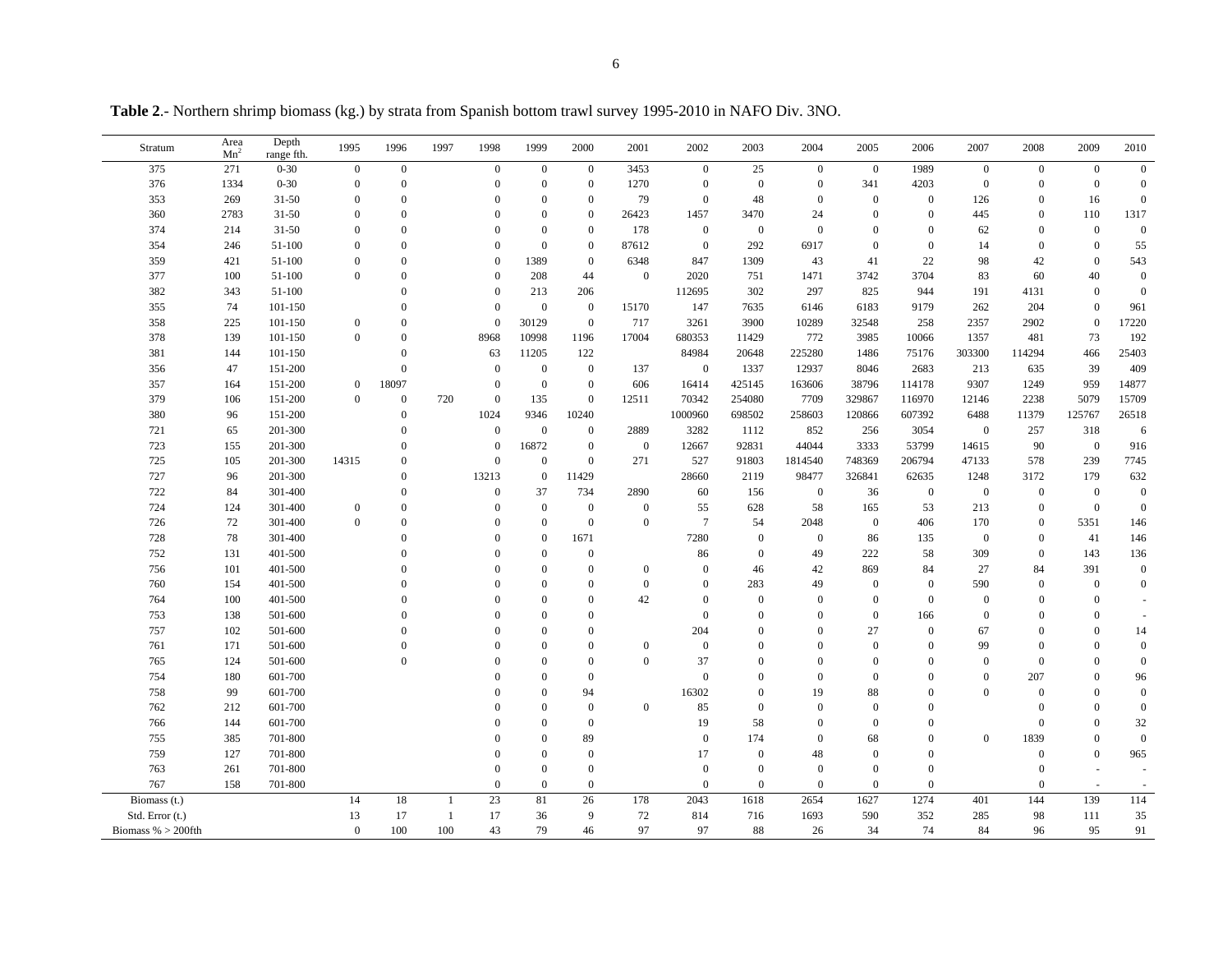| Division 3L           |                    |             |                  |                  |      |              |                  |                  |                  |                  |
|-----------------------|--------------------|-------------|------------------|------------------|------|--------------|------------------|------------------|------------------|------------------|
|                       | Area               | Depth range |                  |                  |      |              |                  |                  |                  |                  |
| Stratum               | miles <sup>2</sup> | ft.         | 2003             | 2004             | 2005 | 2006         | 2007             | 2008             | 2009             | 2010             |
| 385                   | 2356               | 51-100      | 420              | 175              |      | 2485867      | 2416545          | 8265541          | 140724           | 12046            |
| 390                   | 1481               | 51-100      | 1014             | 3780             |      | 2577958      | 5404325          | 317330           | 37466118         | 145874           |
| 389                   | 821                | 101-150     | 14397492         | 41654297         |      | 53639329     | 49120205         | 74404070         | 25997291         | 21705956         |
| 391                   | 282                | 101-150     | 1116135          | 1299793          |      | 3712072      | 12397477         | 24948041         | 28071            | 120096           |
| 387                   | 718                | 151-200     | 17618619         | 21721973         |      | 29967360     | 11782827         | 14287154         | 6473372          | 7874303          |
| 388                   | 361                | 151-200     | 25169595         | 24779540         |      | 32585066     | 26954928         | 21602795         | 2348269          | 5096163          |
| 392                   | 145                | 151-200     | 2821419          | 1866379          |      | 193967       | 1199955          | 3675300          | 1564098          | 1608469          |
| 729                   | 186                | 201-300     | 20371            | 1465049          |      | 88481        | 172095           | 16126            | 11533            | 95976            |
| 731                   | 216                | 201-300     | 2449416          | 1467221          |      | 177357       | 666240           | 1501056          | 54100            | 1083034          |
| 733                   | 468                | 201-300     |                  | 4077             |      | 390052       | 3281339          | 240647           | 6718             | 51397            |
| 730                   | 170                | 301-400     | $\boldsymbol{0}$ | 876              |      | 1485         | 76               | 32               | 20               | 581              |
| 732                   | 231                | 301-400     | 34907            | 5643             |      | 14535        | 4723             | 1905             | 226              | 4266             |
| 734                   | 228                | 301-400     |                  | 408              |      | 10554        | 136              | 2144             | 69               | 129              |
| 741                   | 223                | 401-500     | $\boldsymbol{0}$ | 56               |      | 1379         | 22               | 486              | $\boldsymbol{0}$ | $\mathbf{0}$     |
| 745                   | 348                | 401-500     | 17642            | $\mathbf{0}$     |      | 1699         | 186              | 1950             | $\boldsymbol{0}$ | 2716             |
| 748                   | 159                | 401-500     | 292              | 696              |      | 366          | 499              | 66               | $\boldsymbol{0}$ | 49               |
| 742                   | 206                | 501-600     | $\boldsymbol{0}$ | $\boldsymbol{0}$ |      | 462          | $\boldsymbol{0}$ | $\boldsymbol{0}$ | $\boldsymbol{0}$ | 1718             |
| 746                   | 392                | 501-600     | $\boldsymbol{0}$ | $\boldsymbol{0}$ |      | 134          | $\boldsymbol{0}$ | 74               | 70               | 225              |
| 749                   | 126                | 501-600     | $\boldsymbol{0}$ | 23               |      | 99           | $\boldsymbol{0}$ | $\boldsymbol{0}$ | $\boldsymbol{0}$ | $\boldsymbol{0}$ |
| 743                   | 211                | 601-700     |                  | $\boldsymbol{0}$ |      | 1020         | $\boldsymbol{0}$ | 23               | $\boldsymbol{0}$ | $\mathbf{0}$     |
| 747                   | 724                | 601-700     |                  | $\boldsymbol{0}$ |      | 147          | $\boldsymbol{0}$ | 41               | 201              | 51               |
| 750                   | 556                | 601-700     |                  | $\boldsymbol{0}$ |      | 58           | $\boldsymbol{0}$ | 132              | 294              | $\boldsymbol{0}$ |
| 744                   | 280                | 701-800     |                  | $\boldsymbol{0}$ |      | 185          | $\boldsymbol{0}$ | $\boldsymbol{0}$ | $\boldsymbol{0}$ | $\boldsymbol{0}$ |
| 751                   | 229                | 701-800     |                  |                  |      | $\mathbf{0}$ | $\boldsymbol{0}$ | $\boldsymbol{0}$ | $\boldsymbol{0}$ | 0                |
| Biomasa (ton.)        |                    |             | 63647            | 94270            |      | 125850       | 113402           | 149265           | 74091            | 37803            |
| Std. Error (tons)     |                    |             | 27126            | 54044            |      | 15484        | 13445            | 48489            | 37999            | 9836             |
| Biomass $% > 200$ fth |                    |             | 96               | 97               |      | 99           | 96               | 99               | 100              | 97               |

**Table 3**.- Northern shrimp biomass (kg.) by strata from Spanish bottom trawl survey 2003-2010 in NAFO Div. 3L.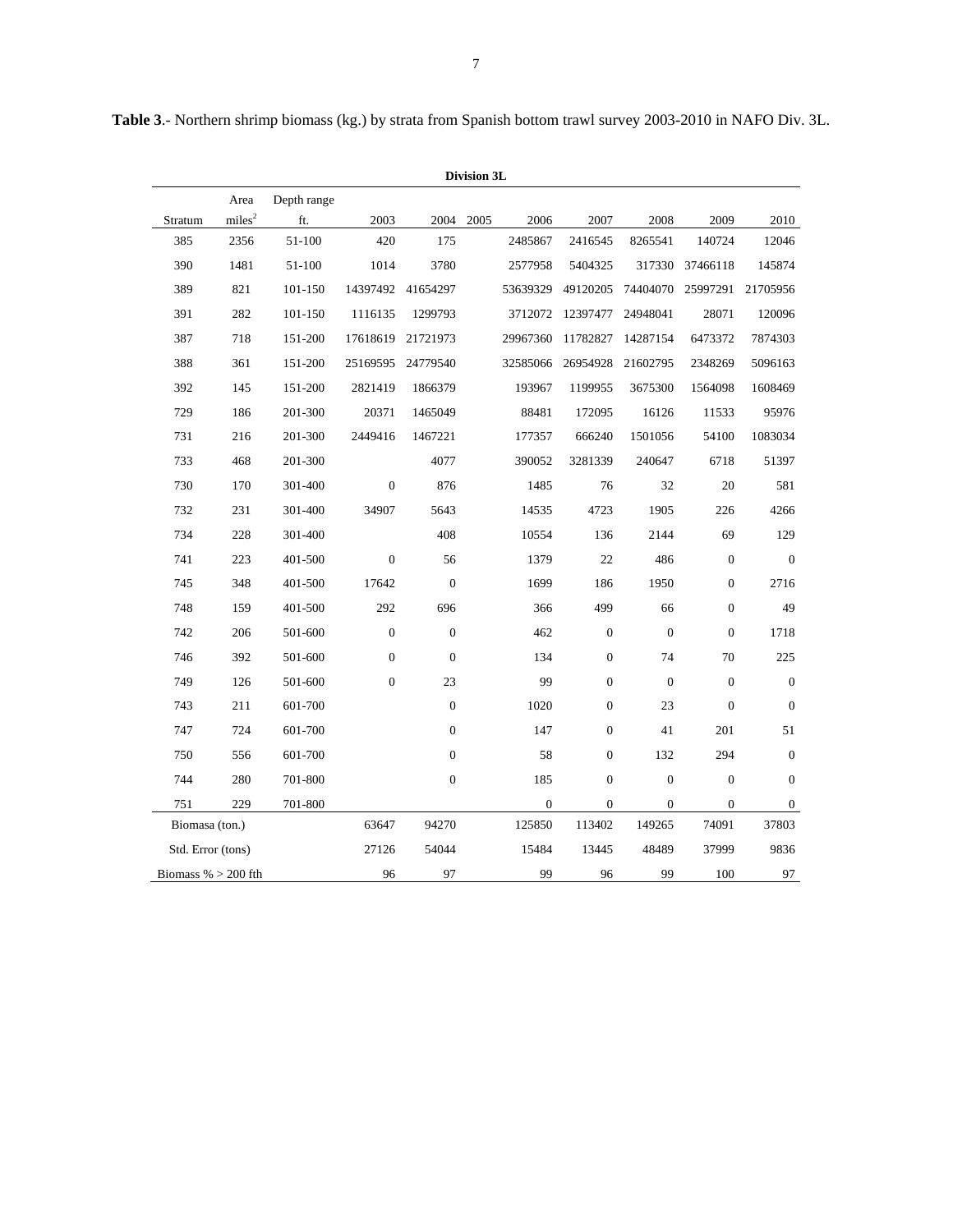| <b>Males</b><br>Females<br><b>Total</b><br><b>Males</b><br><b>Females</b><br><b>Total</b><br>CL (mm)<br>CL (mm)<br>$\bf 8$<br>$\,8\,$<br>3922<br>3922<br>8.5<br>8.5<br>$\mathbf{9}$<br>$\overline{9}$<br>$\overline{9}$<br>$\mathbf{9}$<br>5075<br>5075<br>9.5<br>9.5<br>3922<br>3922<br>10<br>10<br>10.5<br>10.5<br>11<br>22<br>22<br>11<br>8<br>$\,8\,$<br>11.5<br>11.5<br>129<br>129<br>12<br>22<br>$22\,$<br>12<br>101<br>101<br>12.5<br>66<br>66<br>12.5<br>2743<br>2743 |
|-------------------------------------------------------------------------------------------------------------------------------------------------------------------------------------------------------------------------------------------------------------------------------------------------------------------------------------------------------------------------------------------------------------------------------------------------------------------------------|
|                                                                                                                                                                                                                                                                                                                                                                                                                                                                               |
|                                                                                                                                                                                                                                                                                                                                                                                                                                                                               |
|                                                                                                                                                                                                                                                                                                                                                                                                                                                                               |
|                                                                                                                                                                                                                                                                                                                                                                                                                                                                               |
|                                                                                                                                                                                                                                                                                                                                                                                                                                                                               |
|                                                                                                                                                                                                                                                                                                                                                                                                                                                                               |
|                                                                                                                                                                                                                                                                                                                                                                                                                                                                               |
|                                                                                                                                                                                                                                                                                                                                                                                                                                                                               |
|                                                                                                                                                                                                                                                                                                                                                                                                                                                                               |
|                                                                                                                                                                                                                                                                                                                                                                                                                                                                               |
|                                                                                                                                                                                                                                                                                                                                                                                                                                                                               |
| 13<br>25<br>25<br>13<br>5406<br>5406                                                                                                                                                                                                                                                                                                                                                                                                                                          |
| 13.5<br>13<br>13<br>13.5<br>15596<br>15596                                                                                                                                                                                                                                                                                                                                                                                                                                    |
| 14<br>9<br>9<br>14<br>16256<br>16256                                                                                                                                                                                                                                                                                                                                                                                                                                          |
| 85<br>85<br>14.5<br>14.5<br>32668<br>32668                                                                                                                                                                                                                                                                                                                                                                                                                                    |
| 15<br>89<br>89<br>15<br>255<br>36337<br>36592                                                                                                                                                                                                                                                                                                                                                                                                                                 |
| 15.5<br>175<br>175<br>15.5<br>110072<br>110072                                                                                                                                                                                                                                                                                                                                                                                                                                |
| 200<br>16<br>200<br>16<br>294931<br>45<br>294976                                                                                                                                                                                                                                                                                                                                                                                                                              |
| 16.5<br>216<br>216<br>16.5<br>263265<br>1099<br>264364                                                                                                                                                                                                                                                                                                                                                                                                                        |
| 17<br>96<br>9<br>105<br>17<br>269033<br>656<br>269689                                                                                                                                                                                                                                                                                                                                                                                                                         |
| 17.5<br>196<br>196<br>17.5<br>310<br>253163<br>252853                                                                                                                                                                                                                                                                                                                                                                                                                         |
| 18<br>221<br>22<br>243<br>18<br>2062<br>391843<br>393905                                                                                                                                                                                                                                                                                                                                                                                                                      |
| 18.5<br>963<br>811<br>153<br>18.5<br>1429<br>483774<br>485203                                                                                                                                                                                                                                                                                                                                                                                                                 |
| 19<br>61<br>974<br>912<br>19<br>571885<br>4149<br>576033                                                                                                                                                                                                                                                                                                                                                                                                                      |
| 19.5<br>1410<br>84<br>1494<br>6806                                                                                                                                                                                                                                                                                                                                                                                                                                            |
| 19.5<br>606189<br>612995<br>$20\,$<br>1291<br>262<br>1553                                                                                                                                                                                                                                                                                                                                                                                                                     |
| $20\,$<br>666660<br>30004<br>696664<br>20.5<br>1093<br>465<br>1558                                                                                                                                                                                                                                                                                                                                                                                                            |
| 20.5<br>619474<br>104637<br>724112<br>21<br>478                                                                                                                                                                                                                                                                                                                                                                                                                               |
| 696<br>1174<br>$21\,$<br>473849<br>584306<br>110458                                                                                                                                                                                                                                                                                                                                                                                                                           |
| 21.5<br>593<br>1457<br>2050<br>21.5<br>234509<br>383779<br>149270                                                                                                                                                                                                                                                                                                                                                                                                             |
| $22\,$<br>150<br>1002<br>$22\,$<br>1152<br>130228<br>169651<br>299879                                                                                                                                                                                                                                                                                                                                                                                                         |
| 22.5<br>287<br>1554<br>1841<br>22.5<br>55597<br>229271<br>284869                                                                                                                                                                                                                                                                                                                                                                                                              |
| 23<br>1001<br>1001<br>$23\,$<br>16972<br>139435<br>156407                                                                                                                                                                                                                                                                                                                                                                                                                     |
| 23.5<br>606<br>606<br>23.5<br>5393<br>150736<br>156129                                                                                                                                                                                                                                                                                                                                                                                                                        |
| 24<br>505<br>505<br>$24\,$<br>2120<br>180403<br>178283                                                                                                                                                                                                                                                                                                                                                                                                                        |
| 24.5<br>243<br>243<br>24.5<br>179734<br>179734                                                                                                                                                                                                                                                                                                                                                                                                                                |
| $25\,$<br>290<br>290<br>$25\,$<br>118406<br>118406                                                                                                                                                                                                                                                                                                                                                                                                                            |
| 25.5<br>66<br>66<br>25.5<br>141814<br>141814                                                                                                                                                                                                                                                                                                                                                                                                                                  |
| 22<br>22<br>26<br>$26\,$<br>85042<br>85042                                                                                                                                                                                                                                                                                                                                                                                                                                    |
| 26.5<br>79<br>79<br>36919<br>36919<br>26.5                                                                                                                                                                                                                                                                                                                                                                                                                                    |
| $27\,$<br>$27\,$<br>34991<br>34991                                                                                                                                                                                                                                                                                                                                                                                                                                            |
| 27.5<br>37<br>37<br>27.5<br>12685<br>12685                                                                                                                                                                                                                                                                                                                                                                                                                                    |
| $28\,$<br>$28\,$<br>5097<br>5097                                                                                                                                                                                                                                                                                                                                                                                                                                              |
| 28.5<br>28.5<br>3017<br>3017                                                                                                                                                                                                                                                                                                                                                                                                                                                  |
| 29<br>29<br>439<br>439                                                                                                                                                                                                                                                                                                                                                                                                                                                        |
| 29.5<br>777<br>777<br>29.5                                                                                                                                                                                                                                                                                                                                                                                                                                                    |
| 30<br>$30\,$<br>10<br>10                                                                                                                                                                                                                                                                                                                                                                                                                                                      |
| 30.5<br>30.5                                                                                                                                                                                                                                                                                                                                                                                                                                                                  |
| 31<br>31                                                                                                                                                                                                                                                                                                                                                                                                                                                                      |
| 31.5<br>31.5                                                                                                                                                                                                                                                                                                                                                                                                                                                                  |
| 17076<br>5570815<br>8463<br>8613<br>1897488<br>7468303<br>Total<br>Total                                                                                                                                                                                                                                                                                                                                                                                                      |
| 50%<br>50%<br>75%<br>25%                                                                                                                                                                                                                                                                                                                                                                                                                                                      |

**Table 4**.- Northern shrimp size distribution ('000) by sex from Spanish bottom trawl survey 2010 in NAFO Div. 3NO an 3L.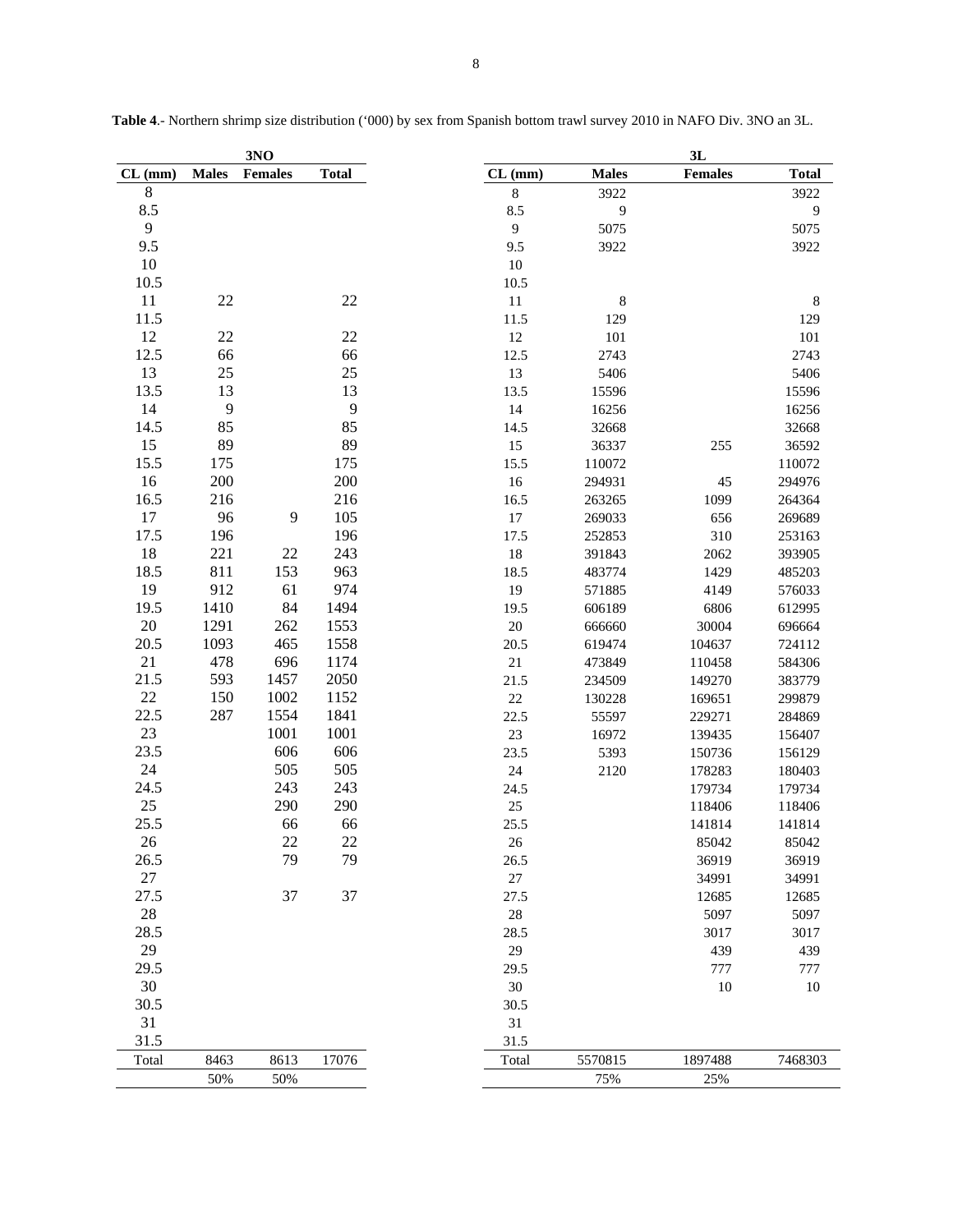|                |              | 3NO      |              |                |              |          | 3L           |                |
|----------------|--------------|----------|--------------|----------------|--------------|----------|--------------|----------------|
|                | <b>Males</b> |          |              | <b>Females</b> | <b>Males</b> |          |              | <b>Females</b> |
| Age            | Prop.        | St. Dev. | Prop.        | St. Dev.       | Prop.        | St. Dev. | Prop.        | St. Dev.       |
| -1             |              |          |              |                |              |          |              |                |
| $\overline{c}$ | 0.015        | 0.001    |              |                | 0.008        | 0.000    |              |                |
| $\sqrt{3}$     | 0.102        | 0.004    |              |                | 0.240        | 0.000    | 0.003        | 0.000          |
| 4              | 0.883        | 0.004    | 0.042        | 0.003          | 0.752        | 0.000    | 0.464        | 0.001          |
| 5              |              |          | 0.813        | 0.010          |              |          | 0.437        | 0.002          |
| 6              |              |          | 0.145        | 0.010          |              |          | 0.096        | 0.002          |
| 7              |              |          |              |                |              |          |              |                |
| Age            | Mean CL      | St. Dev. | Mean CL      | St. Dev.       | Mean CL      | St. Dev. | Mean CL      | St. Dev.       |
| 1              |              |          |              |                |              |          |              |                |
| $\mathbf{2}$   | 12.81        | 0.090    |              |                | 14.06        | 0.008    |              |                |
| 3              | 16.15        | 0.047    |              |                | 16.98        | 0.002    | 17.95        | 0.016          |
| 4              | 20.14        | 0.015    | 19.35        | 0.086          | 20.06        | 0.001    | 22.09        | 0.002          |
| 5              |              |          | 22.31        | 0.022          |              |          | 24.62        | 0.007          |
| 6              |              |          | 24.50        | 0.069          |              |          | 26.06        | 0.014          |
| 7              |              |          |              |                |              |          |              |                |
| Age            | Sigma        | St. Dev. | <b>Sigma</b> | St. Dev.       | <b>Sigma</b> | St. Dev. | <b>Sigma</b> | St. Dev.       |
| 1              |              |          |              |                |              |          |              |                |
| $\mathfrak{2}$ | 0.738        | Cte. CV  |              |                | 0.829        | 0.002    |              |                |
| 3              | 0.930        | Cte. CV  |              |                | 1.002        | 0.003    | 0.808        | Fixed CV       |
| $\overline{4}$ | 1.160        | Cte. CV  | 0.871        | Fixed CV       | 1.184        | 0.001    | 0.994        | Fixed CV       |
| 5              |              |          | 1.004        | Fixed CV       |              |          | 1.108        | Fixed CV       |
| 6              |              |          | 1.102        | Fixed CV       |              |          | 1.173        | Fixed CV       |
| 7              |              |          |              |                |              |          |              |                |

**Table 5.** Results of the modal analysis (MIX) by sex and maturity stage Spanish bottom trawl survey 2010 .

**Table 6**.-Northern shrimp length-weight relationship by sex, maturity stage and all combined from Spanish bottom trawl survey 2010 in NAFO Div. 3NO and 3L

| <b>Division 3NO</b> |         |             |         |      |  |
|---------------------|---------|-------------|---------|------|--|
|                     | a       | b           | $R^2$   | N    |  |
| Males               | 0.00108 | 2.77782     | 0.94446 | 446  |  |
| Inmature females    | 0.00284 | 2.47071     | 0.78515 | 309  |  |
| Mature females      | 0.00143 | 2.68869     | 0.82592 | 70   |  |
| All combined        | 0.00109 | 2.77679     | 0.95464 | 825  |  |
| Division 3L         |         |             |         |      |  |
|                     | a       | $\mathbf b$ | $R^2$   | N    |  |
| Males               | 0.00145 | 2.69226     | 0.91178 | 3337 |  |
| Inmature females    | 0.00037 | 3.14809     | 0.90016 | 395  |  |
| Mature females      | 0.00125 | 2.75850     | 0.83038 | 641  |  |
| Ovigerous females   | 0.00282 | 2.52735     | 0.72126 | 232  |  |
| All combined        | 0.00098 | 2.82712     | 0.95091 | 4605 |  |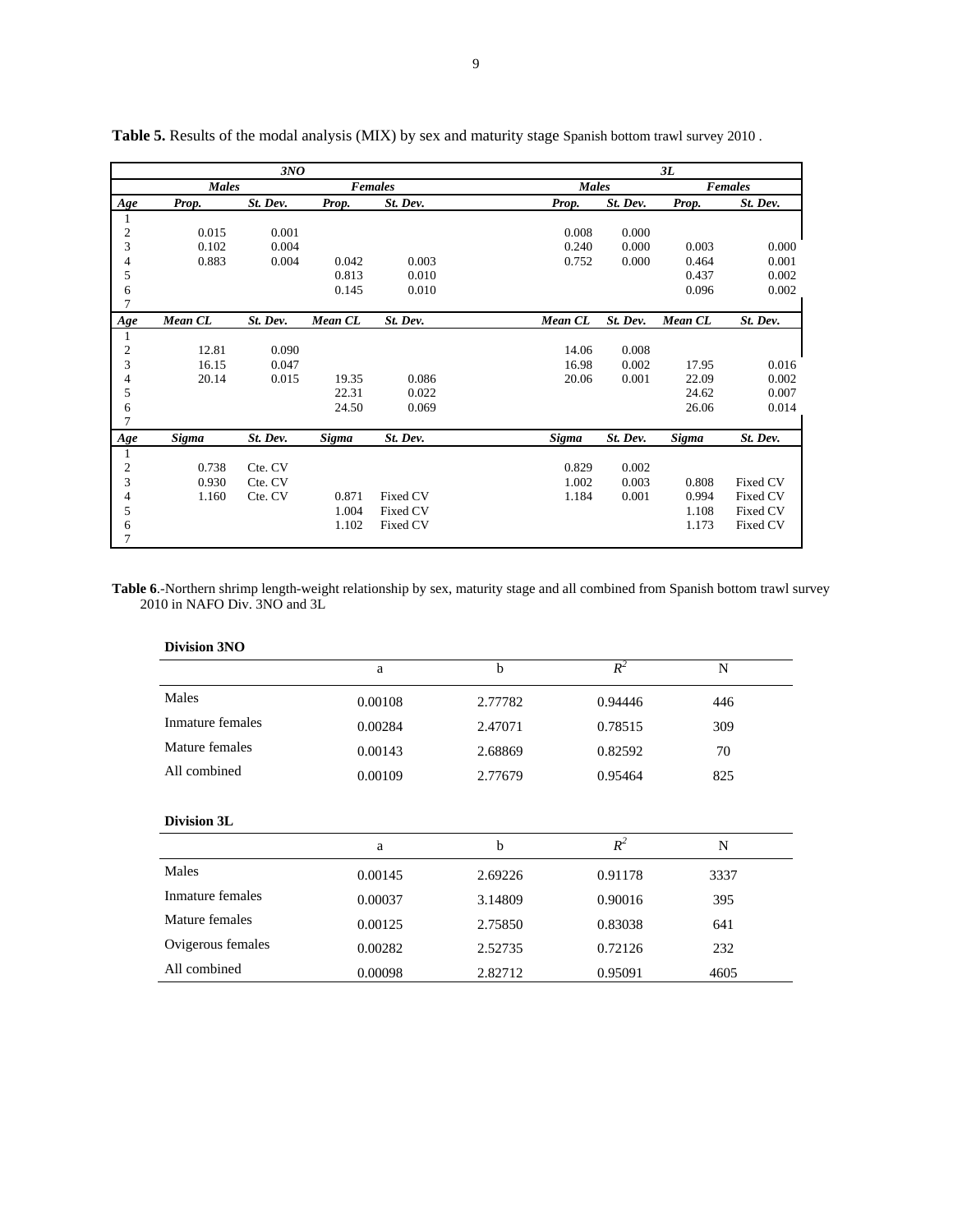



**Figure 1.-** Northern shrimp biomass (tons) and catch (kg) from Spanish research surveys in NAFO Div. 3NO 2001-2010 and 3L 2003-2010.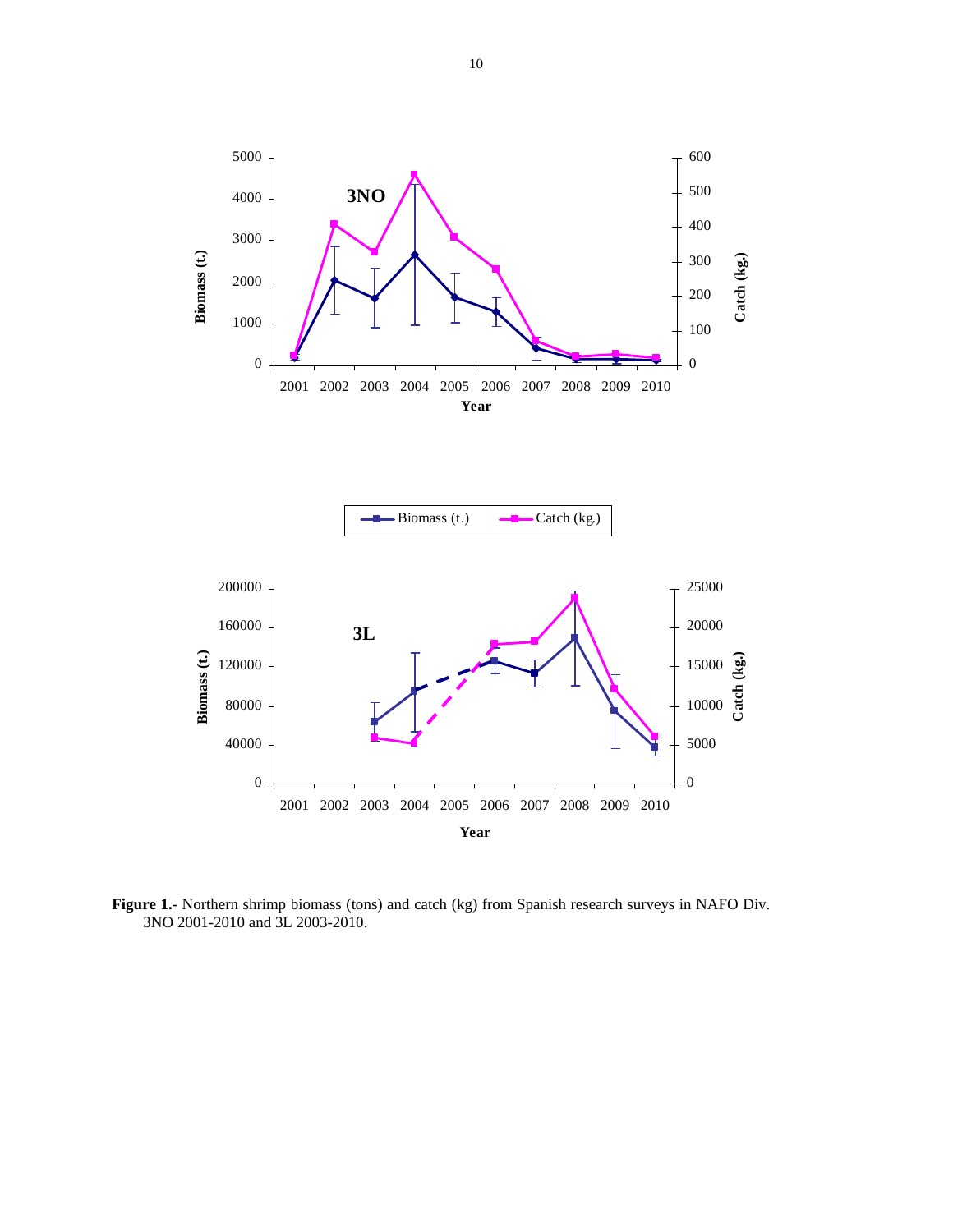

**Figure 2.-** Geographic distribution of Northern shrimp catches from Spanish bottom trawls surveys 2010.